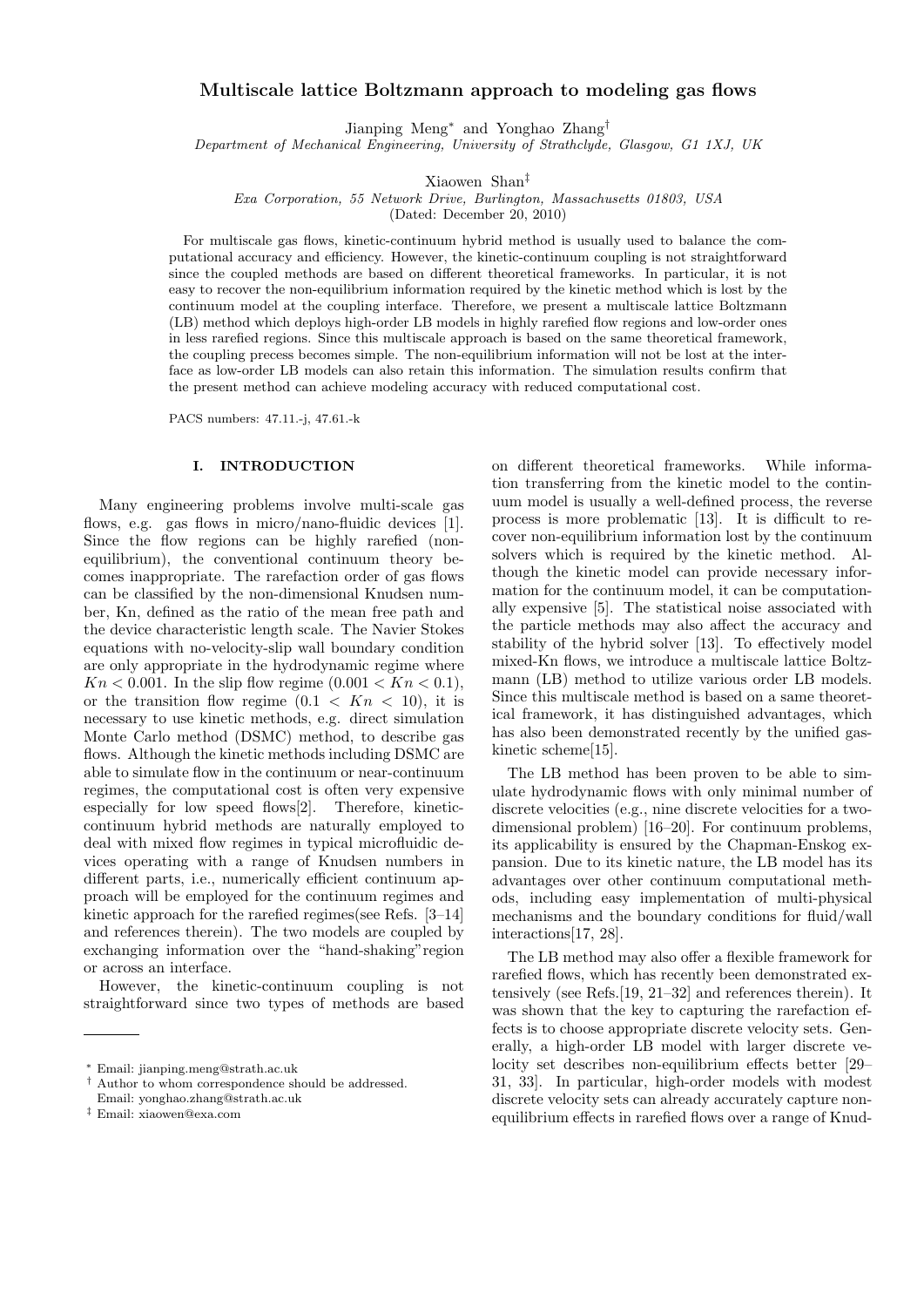sen numbers [29–31, 33].

Since the LB method offers a solution for simulating gas flows ranging from continuum to rarefied, we can introduce a multiscale method to couple models based on the same LB framework. This can be accomplished by employing higher-order LB models for non-equilibrium flow regions and lower-order LB models for hydrodynamic flow regions. Since the coupled LB models only differ in the chosen discrete velocities without loss of kinetic information at the coupling interface, the information exchange process can be simplified. In particular, non-equilibrium information can be retained in lowerorder LB models, which resolves an obstacle associated with kinetic-continuum hybrid methods. Meanwhile, the LB model can still reserve some advantages of particle method while eliminating the statistical noise.

# **II. LATTICE BOLTZMANN METHOD**

### **A. Lattice Boltzmann equation**

Historically, the LB method was developed from the lattice gas cellular automata. The purpose was to mimic the Navier-Stokes dynamics. However, it was revealed that its applicability should not be limited to the hydrodynamic level [28, 29, 33–39]. There are different theoretical frameworks for LB models e.g., entropic LB models [38–42]. Here, to demonstrate multiscale methodology, we will adopt commonly-used LB models based on the Hermite expansion detailed in Refs.[28, 34–37, 43]. However, the proposed coupling approach can be equally applied to different LB models.

The original BGK equation is given as:

$$
\frac{\partial f}{\partial t} + \boldsymbol{\xi} \cdot \nabla f + \boldsymbol{g} \cdot \nabla_{\xi} f = -\frac{p}{\mu} \left( f - f^{eq} \right), \qquad (1)
$$

where *f* denotes the distribution function,  $\xi$  the phase velocity,  $p$  the pressure,  $q$  the body force and  $\mu$  the gas viscosity. Using the well-known Chapman-Enskog expansion, the collision frequency can be represented by the ratio of pressure and gas viscosity, which is convenient to obtain the Knudsen number definition consistent with that of hydrodynamic models. Without losing generality, one can define the following non-dimensional variables:

$$
\hat{\mathbf{r}} = \frac{\mathbf{r}}{l_0}, \hat{\mathbf{u}} = \frac{\mathbf{u}}{\sqrt{RT_0}}, \hat{t} = \frac{\sqrt{RT_0}t}{l_0},
$$
\n
$$
\hat{\mathbf{g}} = \frac{l_0 \mathbf{g}}{RT_0}, \hat{\xi} = \frac{\xi}{\sqrt{RT_0}}, \hat{T} = \frac{T}{T_0},
$$
\n(2)

where  $\boldsymbol{u}$  is the macroscopic velocity,  $R$  the gas constant, *T* the gas temperature,  $T_0$  the reference temperature,  $r$ the spatial position and  $l_0$  the characteristic length of the flow system. The symbol *hat*, which denotes a dimensionless value, will hereinafter be omitted. The Knudsen number can be defined by using macroscopic properties as below:

$$
Kn = \frac{\mu\sqrt{RT_0}}{pl_0}.\tag{3}
$$

Based on these non-dimensional variables, the nondimensional form of the BGK equation becomes

$$
\frac{\partial f}{\partial t} + \boldsymbol{\xi} \cdot \nabla f + \boldsymbol{g} \cdot \nabla_{\xi} f = -\frac{1}{Kn} \left( f - f^{eq} \right), \qquad (4)
$$

where the Maxwell distribution in *D*-dimensional Cartesian coordinates can be written as

$$
f^{eq} = \frac{\rho}{(2\pi T)^{D/2}} \exp\left[\frac{-(\boldsymbol{\xi} - \boldsymbol{u})^2}{2T}\right].
$$
 (5)

For solving  $Eq.(4)$ , the velocity space can be firstly discretized by projecting the distribution function onto a functional space spanned by the orthogonal Hermite basis[28, 44]:

$$
f(\mathbf{r}, \boldsymbol{\xi}, t) \approx f^N(\mathbf{r}, \boldsymbol{\xi}, t) = \omega(\boldsymbol{\xi}) \sum_{n=0}^N \frac{1}{n!} a^{(n)}(\mathbf{r}, t) \boldsymbol{\chi}^{(n)}(\boldsymbol{\xi}),
$$
\n(6)

where  $\chi^{(n)}$  is the *n*th order Hermite polynomial, and  $\omega(\xi)$  is the weight function, which are given by

$$
\chi^{(n)}(\xi) = \frac{(-1)^n}{\omega(\xi)} \nabla^n \omega(\xi),\tag{7}
$$

$$
\omega(\xi) = \frac{1}{(2\pi)^{D/2}} e^{-\xi^2/2}.
$$
 (8)

The coefficients  $a^{(n)}$  are

$$
\mathbf{a}^{(n)} = \int f \chi^{(n)} d\boldsymbol{\xi} \approx \int f^{(N)} \chi^{(n)} d\boldsymbol{\xi}
$$
(9)  

$$
= \sum_{\alpha=1}^{d} \frac{w_{\alpha}}{\omega(\boldsymbol{\xi}_{\alpha})} f^{(N)}(\boldsymbol{r}, \boldsymbol{\xi}_{\alpha}, t) \chi^{(n)}(\boldsymbol{\xi}_{\alpha}).
$$

The equilibrium distribution should also be expanded  $as[28]$ 

$$
f^{eq} \approx \omega(\boldsymbol{\xi}) \sum_{n=0}^{N} \frac{1}{n!} \boldsymbol{a}_{eq}^{(n)} \boldsymbol{\chi}^{(n)}(\boldsymbol{\xi}), \tag{10}
$$

where the coefficient  $a_{eq}^{(n)}$  for the equilibrium distribution is

$$
\boldsymbol{a}_{eq}^{(n)} = \int f^{eq} \boldsymbol{\chi}^{(n)} d\boldsymbol{\xi}.
$$
 (11)

 $w_{\alpha}$  and  $\xi_{\alpha}$ ,  $a = 1, \dots, d$ , are the weights and abscissae of a Gauss-Hermite quadrature of degree  $\geq 2N$  respectively. Therefore, the Maxwell distribution is approximated by up to *N* Hermite polynomials. The body force term  $F(\mathbf{r}, \boldsymbol{\xi}, t) = \mathbf{g} \cdot \nabla_{\boldsymbol{\xi}} f$  can also be approximated as[28, 37]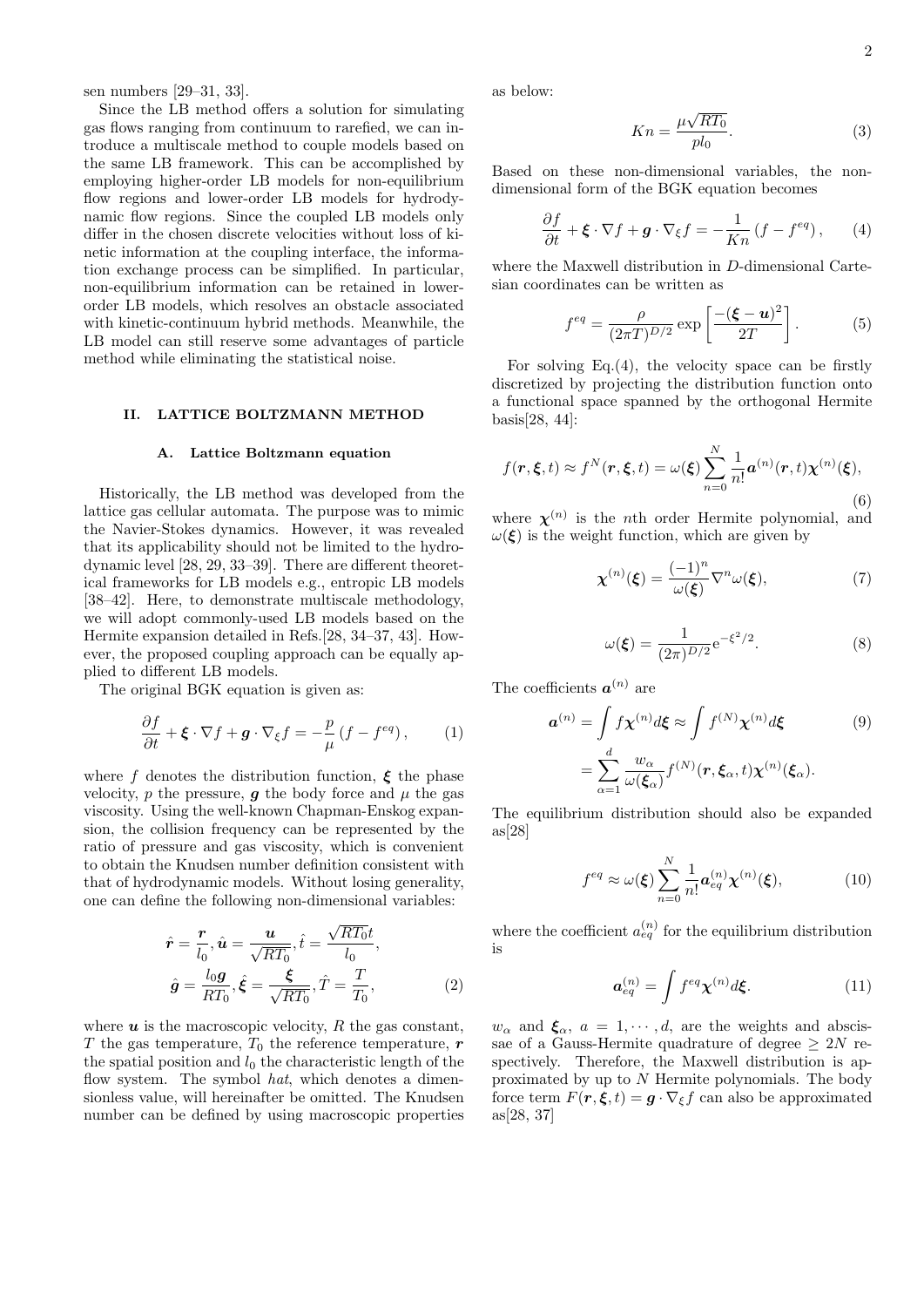$$
F(r, \xi, t) = \omega \sum_{n=1}^{N} \frac{1}{(n-1)!} g a^{(n-1)} \chi^{(n)}.
$$
 (12)

It was shown that Eq.(4) with the first-order Hermite expansion is sufficient to capture the rarefaction effects for isothermal and incompressible flows[33]. On the other hand, the second order expansion has been proven to be able to model various Navier-Stokes level problems [17, 19]. Therefore, the second order approximation of the equilibrium distribution and the body force will be used hereinafter, as given below:

$$
f^{eq} \approx \omega(\xi)\rho\{1+\xi \cdot u + \frac{1}{2}[(\xi \cdot u)^2 - u^2 + (T-1)(\xi^2 - D)]\},\tag{13}
$$

$$
F(\mathbf{r}, \boldsymbol{\xi}, t) \approx \omega(\boldsymbol{\xi}) \rho \{ \boldsymbol{g} \cdot \boldsymbol{\xi} + (\boldsymbol{g} \cdot \boldsymbol{\xi}) (\boldsymbol{u} \cdot \boldsymbol{\xi}) - \boldsymbol{g} \cdot \boldsymbol{u} \}, \quad (14)
$$

where *T* should be unity for isothermal problems and  $\rho$  is constant for incompressible problems. Since we will only demonstrate the capability of our multiscale scheme for isothermal problems here, the terms related to temperature will be omitted for convenience.

The discrete velocity set is revealed to be of upmost importance in determining model accuracy for rarefaction effects [33]. For the Navier-Stokes level problems, several sets have been found to be applicable, e.g., the well known D2Q9[45] model for two-dimensional flows. To capture higher-order rarefaction effects, more discrete velocities are required. Some modest discrete velocity sets were shown (e.g., D2Q16 and D2Q36) to be able to capture non-equilibrium effects for flows over a broad range of Knudsen numbers[29–31, 33]. Nevertheless, highly accurate discrete velocity set is required for the flows with large Knudsen number. Therefore, coupling high-order and low-order LB models can save computational costs without sacrificing simulation accuracy for gas flows with mixed Knudsen numbers.

Discrete velocity sets can be obtained from several ways, see Refs.[28, 39, 40, 43]. A direct method is utilizing the roots of Hermite polynomials[28]. In onedimension, the discrete velocities  $\xi_{\alpha}$  are just the roots of Hermite polynomials, and its corresponding weights are determined by:

$$
w_{\alpha} = \frac{n!}{[n\chi^{n-1}(\xi_{\alpha})]^2}.
$$
\n(15)

For higher dimensions, the discrete velocity set can be constructed by using the "production" formulae [28].

Once the discrete velocity set is chosen, Eq.(4) can be discretized as

$$
\frac{\partial f_{\alpha}}{\partial t} + \xi_{\alpha} \cdot \nabla f_{\alpha} = -\frac{1}{Kn} \left( f_{\alpha} - f_{\alpha}^{eq} \right) + g_{\alpha}, \tag{16}
$$

where  $f_{\alpha} = \frac{w_{\alpha} f(\mathbf{r}, \boldsymbol{\xi}_{\alpha}, t)}{\omega(\boldsymbol{\xi}_{\alpha})}$  $\frac{f(\mathbf{r}, \boldsymbol{\xi}_{\alpha}, t)}{\omega(\boldsymbol{\xi}_{\alpha})}, \; f_{\alpha}^{eq} = \frac{w_{\alpha} f^{eq}(\mathbf{r}, \boldsymbol{\xi}_{\alpha}, t)}{\omega(\boldsymbol{\xi}_{\alpha})}$  $\frac{\partial u(\mathbf{r}, \boldsymbol{\xi}_{\alpha}, t)}{\partial(\boldsymbol{\xi}_{\alpha})}$  and  $g_{\alpha}$  = *wαF* (*r,ξα,t*)  $\frac{F(r,\xi_{\alpha},t)}{\omega(\xi_{\alpha})}$ . Therefore, the LB equation, i.e. Eq.(16), is now obtained by discretizing Eq.(4) in the velocity space.



*Interface*

FIG. 1. Schematic illustration of interface treatment where *I* is the grid on the interface while *h* and *l* represent the adjacent grids at the computational domains for high-order and low-order LB models respectively.

### **B. Coupling scheme**

The key to success of a coupling scheme is appropriate bi-directional extraction and transfer of information at the interface or "hand-shaking"region. Since only LB models are used here, the extraction and transfer of information is in principle seamless. Lower order LB models, *in their applicable capacity*, can also retain nonequilibrium information which is required by the higherorder models. For instance, the D2Q16 model can already perform well for a range of Knudsen numbers [29– 31, 33]. The D2Q9 model, which has been used for hydrodynamic simulations, may also capture some nonequilibrium effects [29, 31]. This is very different from the continuum methods in kinetic-continuum hybrid models where non-equilibrium information is lost.

To correctly transfer information across the interface between two LB models with different discrete velocities, the interface can be treated as a "virtual boundary". Since a properly determined interface should be located at smooth regimes where lower-order models are valid, the relevant information can be obtained by using extrapolation and interpolation techniques. Firstly, the related macroscopic quantities can be calculated by interpolation, so that the equilibrium part of "boundary conditions"is able to be obtained by the Maxwell-Boltzmann distribution. For the non-equilibrium part of information, recall that not only higher-order but also lowerorder LB models can produce accurate non-equilibrium information in the interface flow region. Moreover, the information provided by two models should be completely same on the "boundary". Therefore, the nonequilibrium part of information on the "boundary"for the low-order and high-order LB models can be obtained via extrapolating information on the grids adjacent to the "boundary". It is interesting to note that similar techniques have been used to construct the no-slip boundary condition for continuum problems [46–48].

To illustrate the scheme clearly, it is convenient to discuss in details for a one-dimensional example. However, the same methodology can be generalized for multidimensional problems. The distribution function can be decomposed into its equilibrium  $(f_\alpha^{eq}(I,t))$  and non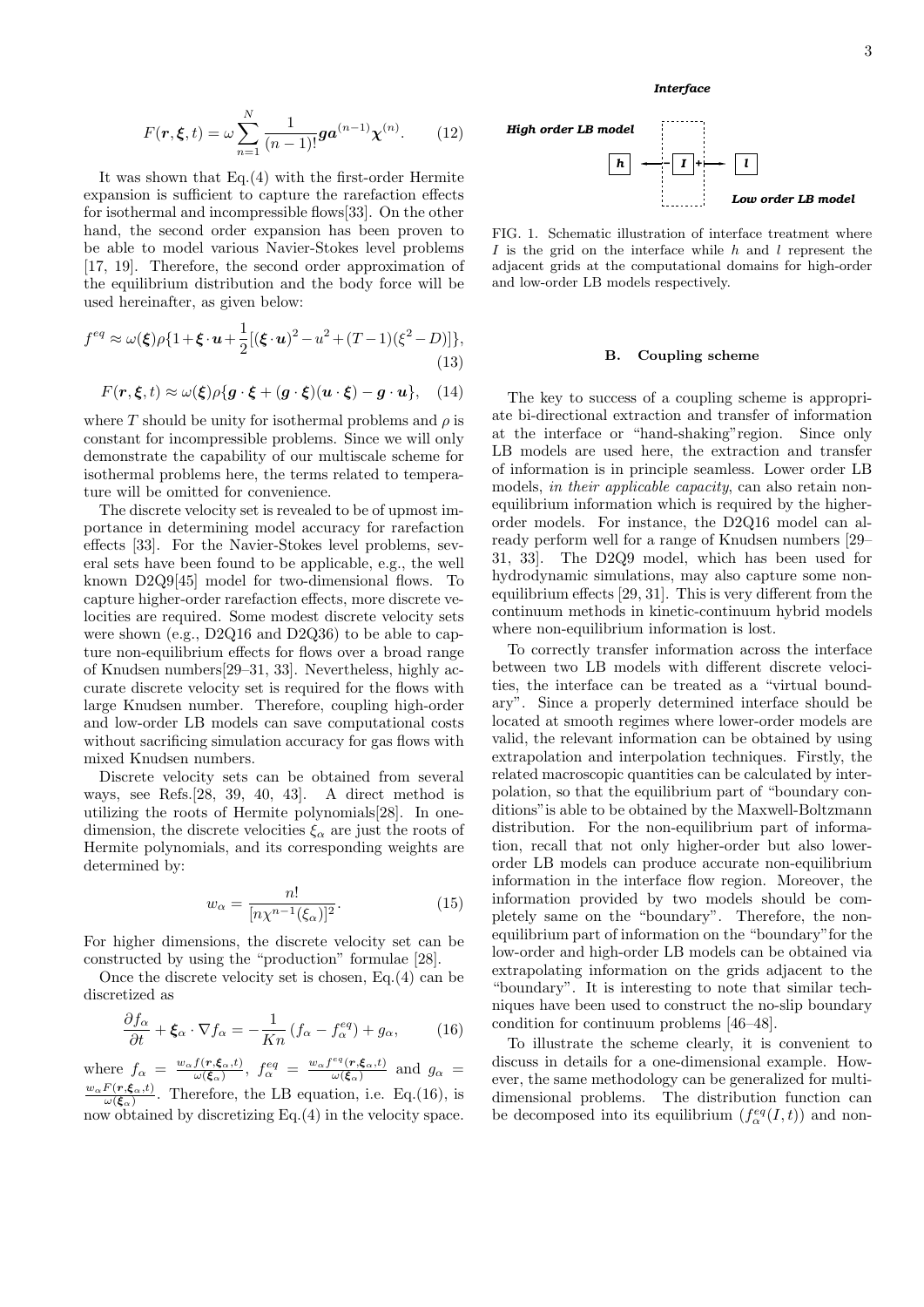equilibrium  $(f_\alpha^{neq}(I,t))$  parts, i.e.,

$$
f_{\alpha}(I,t) = f_{\alpha}^{eq}(I,t) + f_{\alpha}^{ne}(I,t),
$$
\n(17)

where the letter I denotes an interface grid (see Fig.1). The velocity direction needs to be further classified since different discrete velocity sets are used across the interface. Hereinafter, the symbol  $+$  denotes the discrete velocities (see Fig.1) pointing to the lower-order LB model side, *−* to the higher-order LB model side. Firstly, the macroscopic quantities related to the equilibrium distribution can be obtained simply by the linear interpolation, i.e.,

$$
\rho_I = \frac{\rho_l + \rho_h}{2},\tag{18}
$$

$$
\boldsymbol{u}_I = \frac{\boldsymbol{u}_l + \boldsymbol{u}_h}{2},\tag{19}
$$

where *l* and *h* are the interface neighboring grids (see Fig.1). With these quantities, the equilibrium distribution can be written as

$$
f_{\alpha+}^{eq}(I,t) \approx w_{\alpha+\rho I} \{1+\boldsymbol{\xi}_{\alpha+} \cdot \boldsymbol{u}_I + \frac{1}{2} \left[ \left(\boldsymbol{\xi}_{\alpha+} \cdot \boldsymbol{u}_I\right)^2 - u_I^2 \right] \}, (20)
$$

$$
f_{\alpha-}^{eq}(I,t) \approx w_{\alpha-\rho_I} \{1+\boldsymbol{\xi}_{\alpha-} \cdot \boldsymbol{u}_I + \frac{1}{2} \left[ (\boldsymbol{\xi}_{\alpha-} \cdot \boldsymbol{u}_I)^2 - u_I^2 \right] \}. (21)
$$

Note,  $\xi_{\alpha-}$ ,  $\xi_{\alpha+}$  and  $w_{\alpha-}$ ,  $w_{\alpha+}$  belong to two different discrete velocity sets. Based on the equilibrium distribution functions, the required information can be transferred cross the interface. Meanwhile, a first order extrapolation scheme is employed to supplement the information for the non-equilibrium part, i.e.,

$$
f_{\alpha+}^{neq}(I,t) = f_{\alpha+}(l,t) - f_{\alpha+}^{eq}(l,t), \qquad (22)
$$

$$
f_{\alpha-}^{neq}(I,t) = f_{\alpha-}(h,t) - f_{\alpha-}^{eq}(h,t).
$$
 (23)

Therefore, the general process of the present multiscale LB simulation starts from initialization to get all the necessary information, e.g., the velocity field by utilizing either the lower-order or higher-order model. The next step is to decompose the computational domain and determine the coupling interface by choosing an appropriate switching criterion. The final step is to implement the multiscale computation with lower-order models for continuum or near-continuum regime, and higher-order models for more rarefied regimes. Two models with different discrete velocity sets are coupled on the interface as described above. The second and third steps are repeated until the converged solutions are obtained.

The determination of interface, i.e., choosing an appropriate switching criterion (also called 'breakdown parameters'), is important to any coupling/hybrid strategy. Several parameters have been proposed in literature, e.g., the local Knudsen number based on the local spatial gradients of hydrodynamic variables  $Kn_L = \frac{\lambda}{\phi}$  *dϕ dx*  $\int (\phi \text{ is the})$ interested flow quantity, typically density, temperature or pressure) [49], the 'B' parameter  $(B = max\{|\tau_{ij}|, |q_i|\}$ 



FIG. 2. Schematic diagram of square lattices.

where  $\tau_{ij}$  is stress and  $q_i$  is the heat flux[50]). These parameters are defined by macroscopic variables, and they can be used in the present LB method. However, different parameters may give significantly different values. Defining an appropriate switching criterion remains an interesting problem in itself [3, 14]. Therefore, we do not intend to investigate the switching criterion in detail here. In the next section, we will focus on numerical test of the present multiscale LB method.

## **III. NUMERICAL SIMULATIONS AND DISCUSSION**

# **A. Numerical scheme**

To solve Eq.(16), various numerical schemes can be used. For instance, if the first-order upwind finite difference scheme is chosen, one can obtain the standard form of LB model, i.e., the stream-collision mechanism. However, for some high-order LB models, the discrete velocity points do not coincide with the lattice points. Therefore, one may choose a numerical scheme to break the tie between the time step and the lattice spacing used in the standard LB simulation[51]. As some discontinuities may occur at wall surface in the following simulations, we will employ the forward Euler time-marching method and the 2nd TVD scheme for space discretization (see Fig.2) for Eq.  $(16)[30, 52-54]$ . According to the characteristics of problems, one can also choose any other appropriate numerical method to solve Eq.(16).

Let  $f_{\alpha,i}^{n,j}$  denote the distribution function value  $f_{\alpha}$  at the *n*th time step in the node  $(x_i, y_j)$  (see Fig.2), the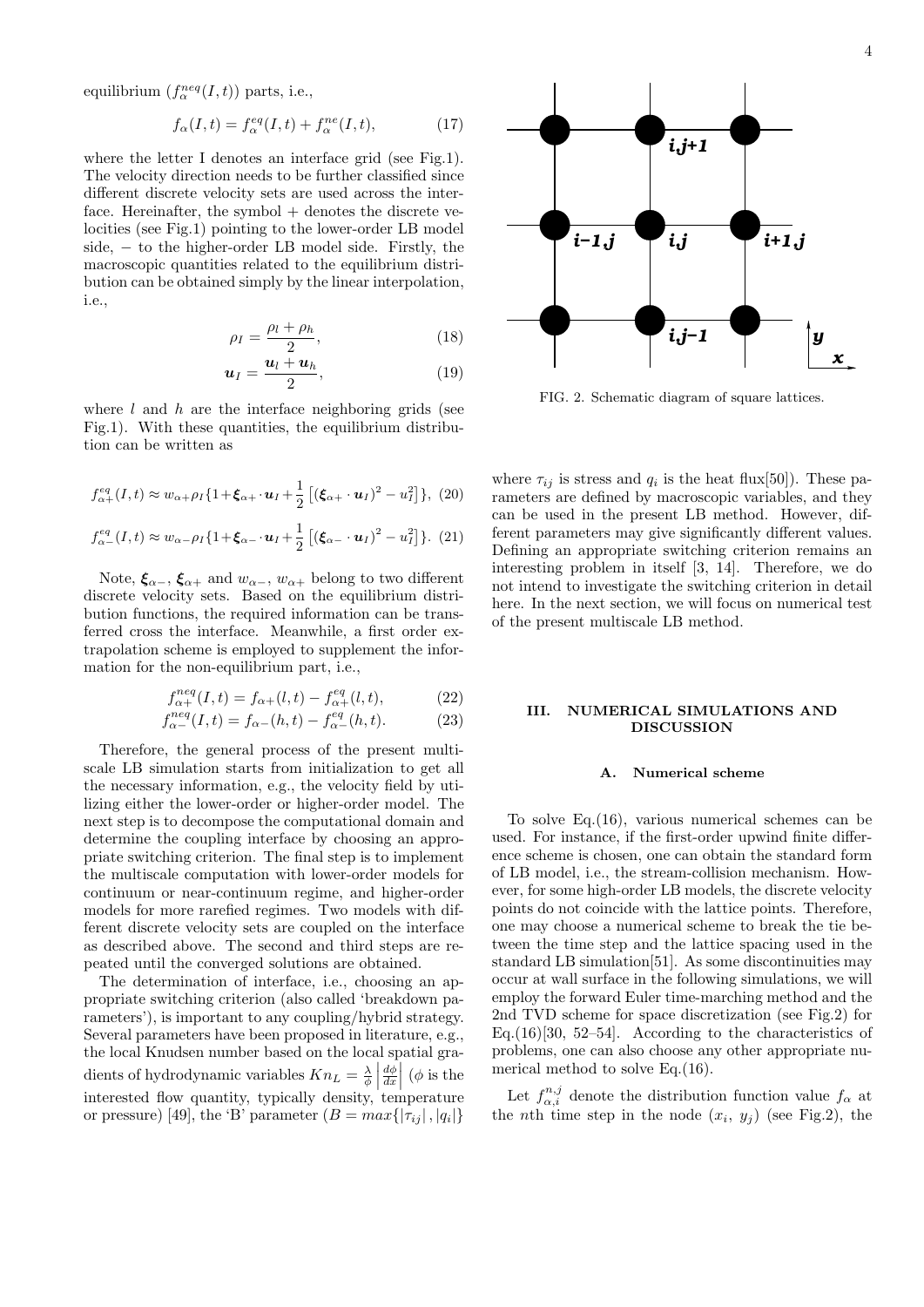

FIG. 3. Schematic illustration of wall boundary treatment.

scheme can be written as

$$
f_{\alpha,i}^{n+1,j} = f_{\alpha,i}^{n,j} - \frac{\xi_{\alpha x} \delta_t}{\delta_x} \left[ \mathcal{F}_{\alpha,i+1/2}^{n,j} - \mathcal{F}_{\alpha,i-1/2}^{n,j} \right] \quad (24)
$$

$$
- \frac{\xi_{\alpha y} \delta_t}{\delta_y} \left[ \mathcal{F}_{\alpha,i}^{n,j+1/2} - \mathcal{F}_{\alpha,i}^{n,j-1/2} \right]
$$

$$
+ \frac{\delta_t}{K n} (f_{\alpha,i}^{eq,n,j} - f_{\alpha,i}^{n,j}) + g_\alpha \delta_t,
$$

where  $\delta_x$  and  $\delta_y$  are the uniform grid spacing, and  $\delta_t$ is the time step,  $\xi_{\alpha x}$  and  $\xi_{\alpha y}$  denote the phase velocity component at the *x* and *y* coordinates. The outgoing and incoming fluxes in the node  $(i, j)$  (see Fig.2) are

$$
\mathcal{F}^{n,j}_{\alpha,i+1/2} = f^{n,j}_{\alpha,i} + \frac{1}{2} \left( 1 - \frac{\xi_{\alpha x} \delta_t}{\delta_x} \right) \left[ f^{n,j}_{\alpha,i+1} - f^{n,j}_{\alpha,i} \right] \Psi \left( \Theta^n_{\alpha,i} \right), \tag{25}
$$

$$
\mathcal{F}^{n,j}_{\alpha,i-1/2} = \mathcal{F}^{n,j}_{\alpha,(i-1)+1/2},\tag{26}
$$

$$
\mathcal{F}_{\alpha,i}^{n,j+1/2} = f_{\alpha,i}^{n,j} + \frac{1}{2} \left( 1 - \frac{\xi_{\alpha y} \delta_t}{\delta_y} \right) \left[ f_{\alpha,i}^{n,j+1} - f_{\alpha,i}^{n,j} \right] \Psi \left( \Theta_{\alpha}^{n,j} \right),
$$
\n
$$
\mathcal{F}_{\alpha,i}^{n,j-1/2} = \mathcal{F}_{\alpha,i}^{n,(j-1)+1/2},
$$
\n(28)

where

$$
\Theta_{\alpha,i}^{n} = \frac{f_{\alpha,i}^{n,j} - f_{\alpha,i-1}^{n,j}}{f_{\alpha,i+1}^{n,j} - f_{\alpha,i}^{n,j}},
$$
\n(29)

$$
\Theta_{\alpha}^{n,j} = \frac{f_{\alpha,i}^{n,j} - f_{\alpha,i}^{n,j-1}}{f_{\alpha,i}^{n,j+1} - f_{\alpha,i}^{n,j}},\tag{30}
$$

and the minmod flux limiter is

$$
\Psi(\Theta) = \max[0, \min(1, \Theta)]. \tag{31}
$$

#### **B. Diffuse reflection boundary conditions**

Boundary treatment is of importance to correctly capture non-equilibrium effects, e.g. flow characteristics in



FIG. 4. The velocity profile of Kramers' problem. The symbols are the data from Loyalka *et al.* [58]. Here, the velocity is normalized by the reference velocity  $u_o = -\sigma_{xy} \lambda / \mu$ . The space quantity is normalized by the mean free path. The data in Ref.[58] were presented with the mean free path difined *√* by  $\mu\sqrt{2RT/p}$ . They are converted to be consistent with the present definition.

the Knudsen layer. The simple diffuse reflection model, which was developed by Maxwell in 1879 [55], has been proved to be sufficiently accurate for flows over a broad range of Knudsen numbers. The LB version of the Maxwellian model has also been developed [56]. Its specific numerical implementation on LB simulations has been discussed in Refs.[52, 57]. In this work, the Version 1 of boundary conditions in Ref.[52] will be employed.

For convenience, we assume

$$
S \approx w_{\alpha} \{ 1 + \xi_{\alpha} \cdot \boldsymbol{u} + \frac{1}{2} \left[ (\xi_{\alpha} \cdot \boldsymbol{u})^2 - u^2 \right] \}, \qquad (32)
$$

i.e.,  $f_{\alpha}^{eq} = \rho S$ . As the discretization is conducted along a Cartesian coordinate system (see Fig.3), the treatment of wall boundary can be described as

$$
f_{\alpha,k}^0 = \rho_{W,k} S(\boldsymbol{u}_{W,k}) \quad \boldsymbol{\xi}_{\alpha} \cdot \boldsymbol{n} > 0 \tag{33}
$$

$$
\rho_{W,k} = \frac{\sum\limits_{(\xi_{\alpha} \cdot \boldsymbol{n}) < 0} |\xi_{\alpha} \cdot \boldsymbol{n}| f_{\alpha,k}^1}{\sum\limits_{(\xi_{\alpha} \cdot \boldsymbol{n}) > 0} |\xi_{\alpha} \cdot \boldsymbol{n}| S(u_{W,k})},\tag{34}
$$

where the subscript *W* denotes the computational nodes at the wall,  $\rho_{W,k}$  denotes the density on the wall nodes *k* (see Fig.3),  $u_{W,k}$ , the velocity, *n*, the unity normal vector to the wall. Here, the distribution function in the ghost nodes are assumed to be identical to those on the corresponding wall nodes.

#### **C. Kramers' problem**

The classic Kramers' problem is often used to assess model capability in capturing the flow characteristics in the Knudsen layer (up to a few mean free paths away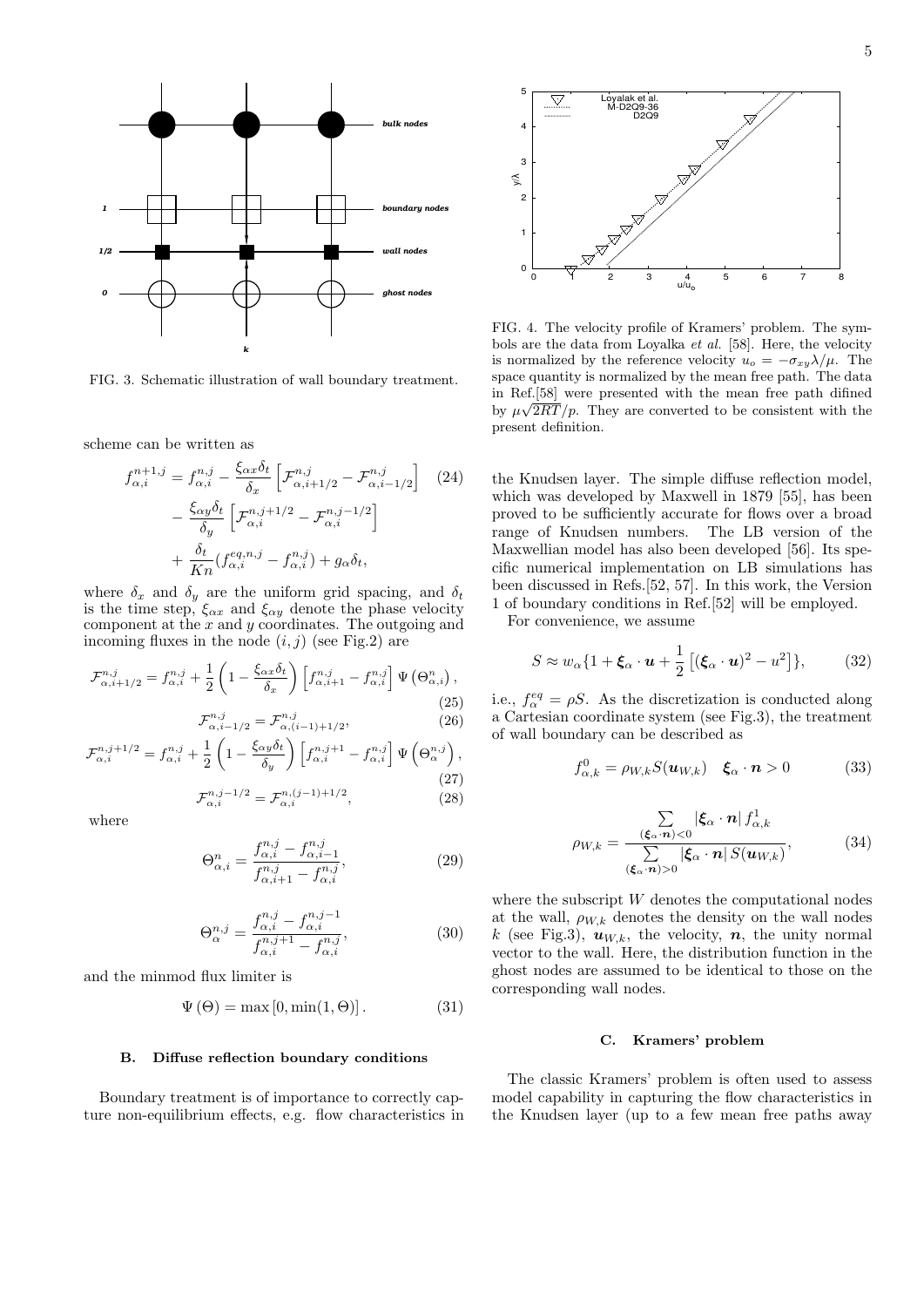from the wall). In this problem, a gas fills the half-space  $(y > 0)$  bounded by a plate at  $y = 0$ . A constant shear rate is applied along the plate at  $y \to \infty$ . With this special setup, one can investigate the nonlinear Knudsen layer in detail. To correctly predict this Knudsen layer, a kinetic method is required. However, for the flow region far from the plate wall, a continuum method is sufficient. Therefore, the problem is appropriate to test the coupling approach described in Sec. II B.

In the simulations, the plate is fixed at  $y = 0$  and a constant shear rate is applied at  $y = 200\lambda/\lambda$  denotes the mean free path). The Maxwellian diffuse reflection boundary condition is employed for the fixed wall. The D2Q36 LB model is used for the region near the plate (up to  $10\lambda$  from the wall) and the D2Q9 model for the other region[59]. The results in Fig.4 show that the nonlinear velocity profile is captured well by the multiscale LB method. It indicates that the coupling process can effectively exchange information bi-directionally.

#### **D. Steady Couette flow**

With a simple geometrical configure, Couette flow represents many realistic shear dominant applications, e.g. reader heads of a hard-disc driver, micro turbines and gas bearings. Moreover, Couette flow is a theoretically well defined problem. Therefore, it is generally used as a benchmark problem. Particularly, its geometry is so simple that the coupling interface can be determined easily, i.e., the flow regimes near the wall are highly rarefied and the discontinuities occur at the wall. So we can use higher-order LB models in the near-wall regions and lower-order models in the middle.

In the following simulations, the lower-order LB model will be employed for 70% of the computational region in the middle and the higher-order model for the other regions adjacent to the walls. The upper and lower plates are set to be moving oppositely with the same velocity magnitude, and the diffuse boundary condition is used for gas/wall interactions.

In Fig.5, it is clear that the D2Q9 model is unable to describe the Knudsen layer, which was also reported previously [29–31], while the M-D2Q9-36 model can obtain satisfactory results with the global Knudsen number up to 0*.*5. When the global Knudsen number is larger than 0*.*5, the multiscale method starts to deviate more from the linearized BGK (LBGK) results. This is not surprising since the Knudsen layers overlap and rarefaction effect becomes important for the whole flow domain. Note, a typical Navier-Stokes and DSMC hybrid model usually become problematic when the Knudsen number is over 0*.*1, e.g., see Fig.4 in Ref.[5]. To some extent, this indicates the advantage of coupling the kinetic-based LB models.

As has been shown[29–31, 33], various higher-order LB models can satisfy different requirement on model accuracy in terms of capturing high-order rarefaction effects.

Therefore, it is possible to choose LB models with appropriate discrete velocity sets according to the requirements of model accuracy and computational cost. For instance, although the D2Q36 model is used for the regions near the wall in the above simulations, the D2Q16 model may also be able to perform well for Knudsen numbers up to 0.4, see Fig.6. Therefore, there is some flexibility in choosing various-order LB models for the present multiscale method.

#### **E. Oscillatory Couette flow**

The oscillatory Couette flows can mimic flows in many microfluidic devices containing oscillating parts. Its setup consists of a stationary plate at  $y = l_0$  and a moving plate at  $y = 0$  which oscillates harmonically in the lateral direction with velocity  $u = u_W \sin(\Omega t)$ . This flow can be characterized by the Stokes number

$$
\beta = \sqrt{\frac{\rho \Omega L^2}{\mu}},\tag{35}
$$

which represents the balance between the unsteady and viscous effects. Similar to the steady case, 70% of the computational domain is computed with the lower-order LB model. The results will be compared to those of the variance-reduced (VR) particle simulations and the VR method is iscussed in the Ref.[60].

Fig.7 shows that both D2Q9 and M-D2Q9-36 models are valid in the hydrodynamic regime when the Knudsen number is low (Kn=0.0178). When the Knudsen number increases and the flows are in the transition regime, Figs.8 and 9 show that the D2Q9 model along becomes inappropriate while the M-D2Q9-36 model still performs well. This demonstrates that the present multiscale method can work well for the flows with various degree of rarefaction. The simulation results of the M-D2Q16-36 model as presented in Fig.10 further indicates the flexibility in choosing various-order LB models.

It is also interesting to investigate the computational performance of the multiscale method. So we test the computational performance of the D2Q9, D2Q36 and multiscale models. For the M-D2Q9-36, 10% of the flow region is computed by the D2Q36 model and the rest is simulated by the D2Q9 model. The simulations are run on a four-core PC (Intel Core 2 QuadQ6600@2.4GHZ) without parallelization (i.e., only one core is utilized). The time required for each computational step is 0.114 ms for the M-D2Q9-36 model, 0.250 ms for D2Q36 model and 0.097 ms for D2Q9 model respectively. Therefore, the present multiscale approach can effectively reduce the computational costs for mixed-Kn flows. Similar to other hybrid methods, the performance of multiscale approach depends on how the computational domain is divided and calculated by the lower and higher order LB models. However, the LB framework can have some flexibility since various discrete velocity sets can be chosen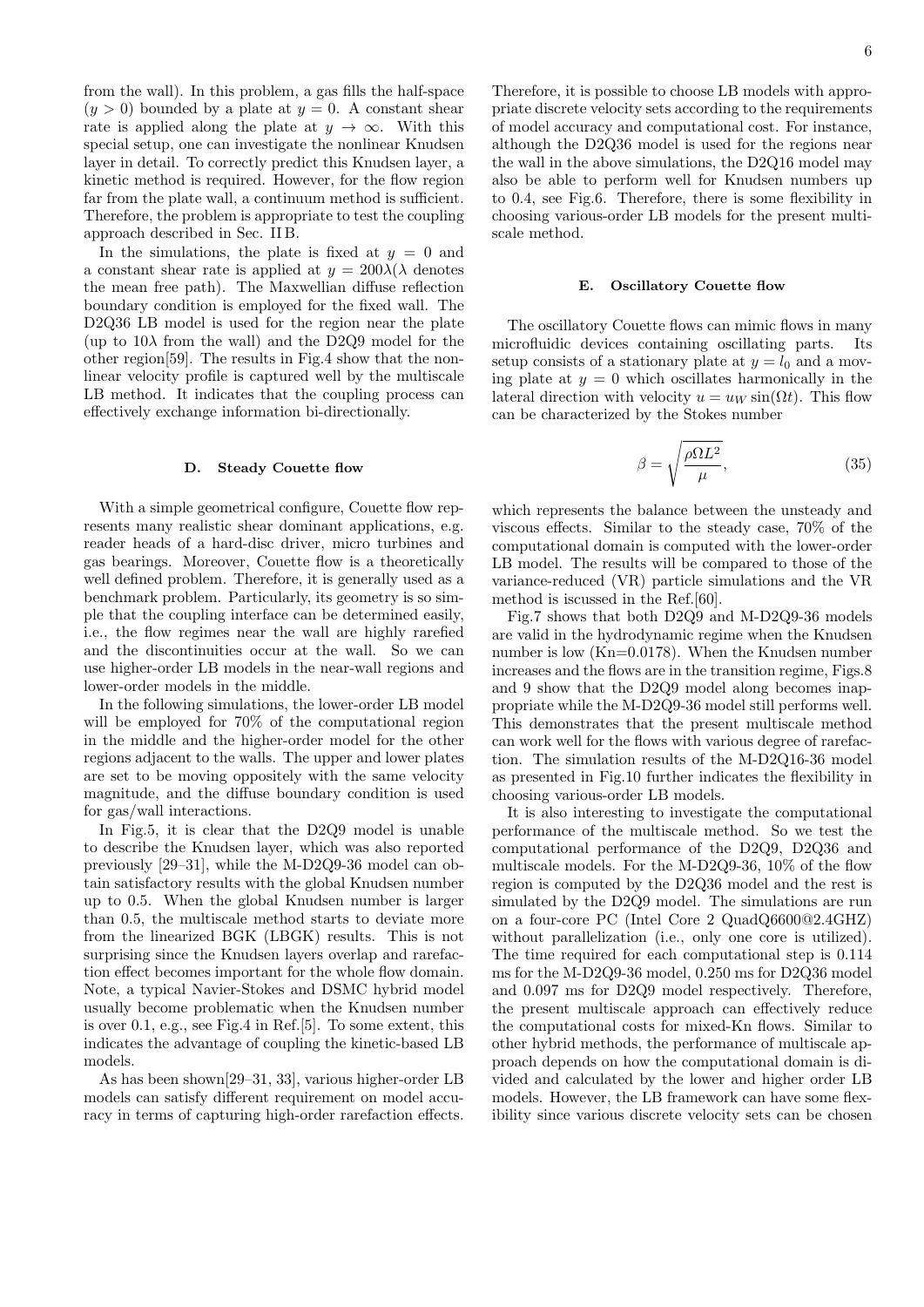

FIG. 5. Nondimensional velocity profiles for planar Couette flows where the velocity is normalized by the velocity difference between the two plates.



FIG. 6. Nondimensional velocity profiles for the planar Couette flows where the velocity is normalized by the velocity difference between the two plates.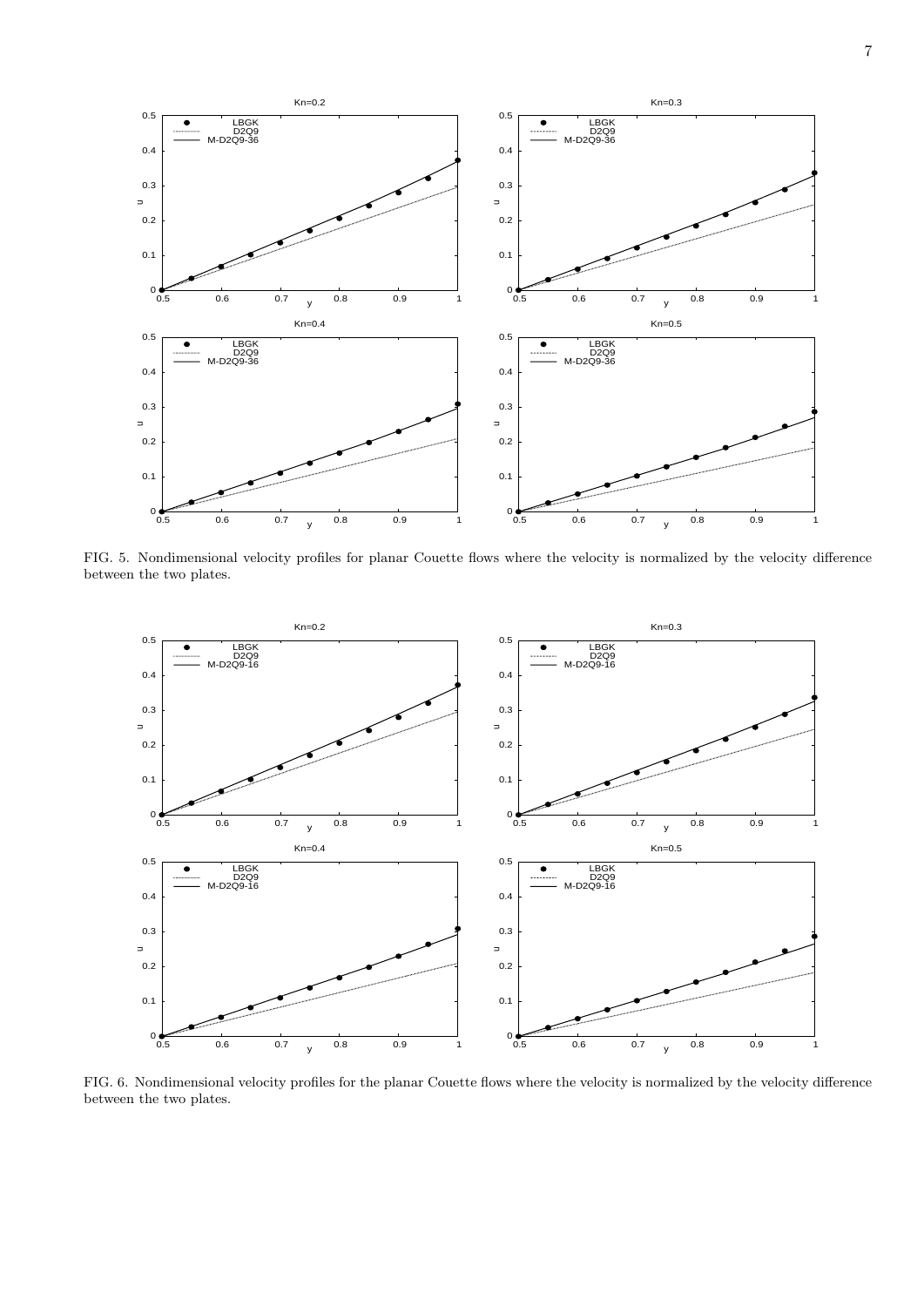

FIG. 7. Nondimensional dynamics velocity profiles for Oscillatory Couette flows where the velocity is normalized by the velocity amplitude of oscillating plate, and  $\phi$  denotes the period.



FIG. 8. Nondimensional dynamics velocity profiles for oscillatory Couette flows where the velocity is normalized by the velocity amplitude of oscillating plate, and  $\phi$  denotes the period.



FIG. 9. Nondimensional dynamical velocity profiles for oscillatory Couette flows where the velocity is normalized by the velocity amplitude of the oscillating plate, and  $\phi$  denotes the period.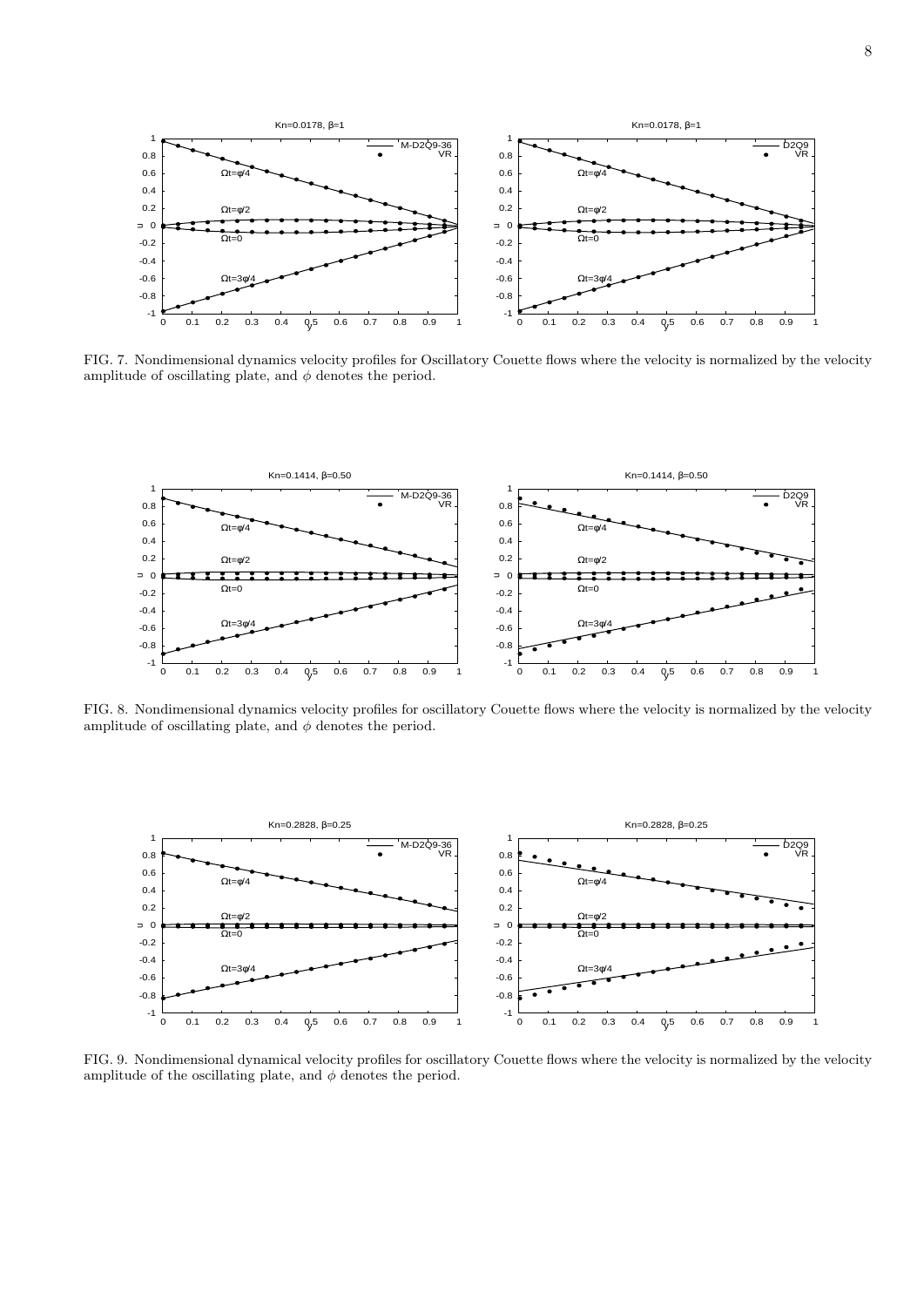

FIG. 10. Nondimensional dynamics velocity profiles for oscillatory Couette flows where the velocity is normalized by the velocity amplitude of the oscillating plate, and  $\phi$  denotes the period.

to satisfy the requirement on model accuracy at the minimum computing cost. The details about how to choose appropriate LB models can be found in many references e.g., Refs.[28–31, 33, 40, 43]

As numerical stability may arise at the coupling interface, we have tested different initial flow conditions with random noises with the magnitude close to the moving wall velocity for simple Couette flow (see Fig.11). For this test case, we do not observe numerical stability problem. However, it may become an important issue for complicated flows and high-order numerical schemes. In this work, the first-order extrapolation scheme is used in the interface for exchanging non-equilibrium information. For more complicated flows, we may need to consider higher-order scheme or coupling overlapping zone to improve numerical accuracy. Finally, we have also tested the coupling scheme for a pressure-driven 2D flow in micro-channel. The Knudsen number is 0*.*03 at the channel outlet, and the channel length *L* and hight *H* are 100 and 1 respectively. The extrapolated boundary conditions are used at the inlet and outlet. And the densities at the inlet and outlet are renormalized to be  $\rho_{in} = 1.3$  and  $\rho_{out} = 1$  (see Ref.[62] for detail). For M-D2Q9-36 model, the coupling interface is a cross-sectional line close to the inlet so that 8% of the channel length is simulated by the D2Q9 model. This simple case demonstrates that our multiscale model can obtain a velocity profile in good agreement with the D2Q36 model while the D2Q9 model has significant difference (see Fig.12). More effort is required to extend the proposed multiscale model for 2D and 3D complicated flows. In addition, a dynamical scheme to determine model coupling interface needs to be developed.

### **IV. CONCLUDING REMARKS**

A multiscale LB method utilizing low-order and highorder LB models has been developed for gas flow sim-



FIG. 11. The evolution of velocity profile from a random initial condition. The velocity is normalized by the velocity difference between two plates.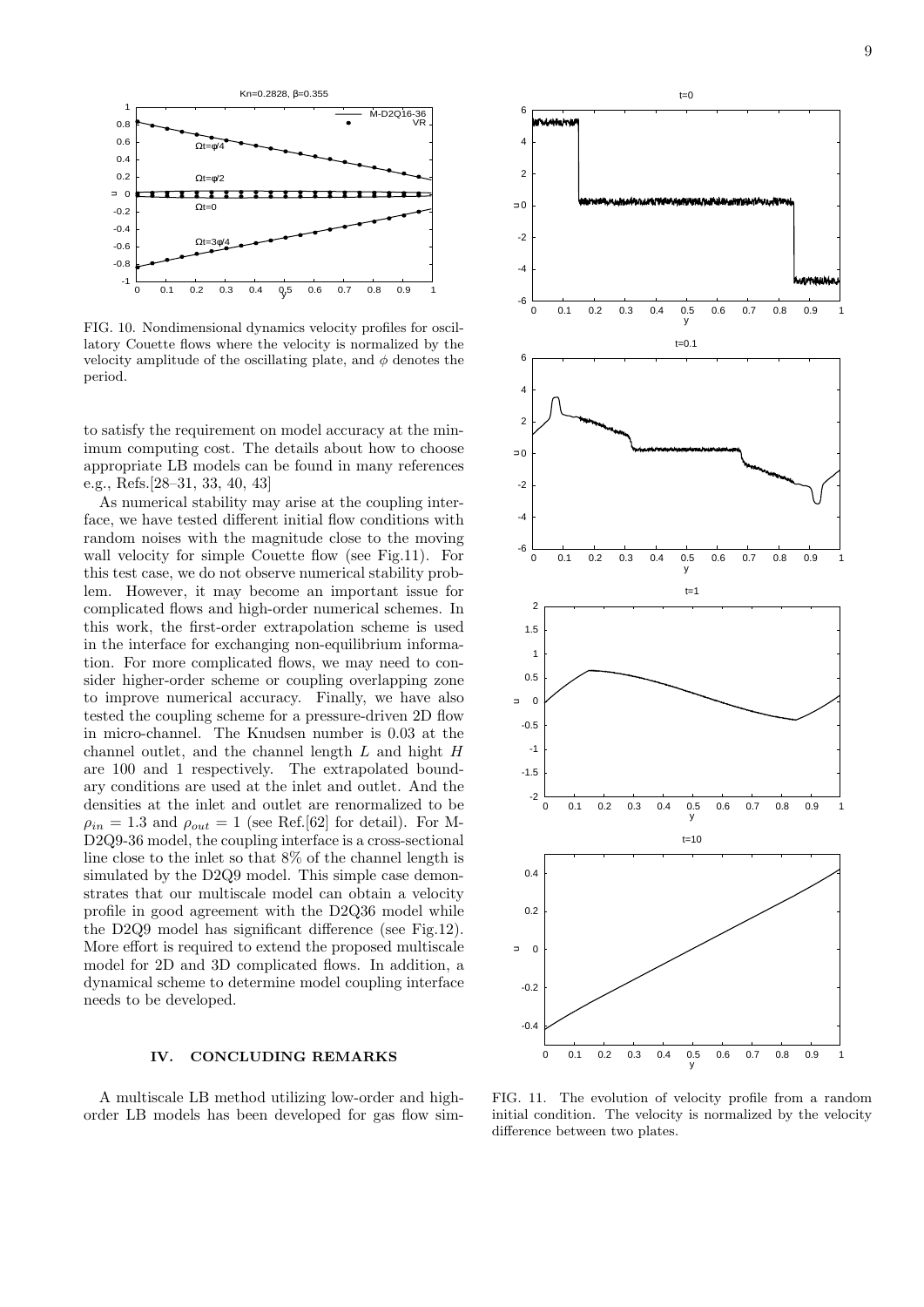

FIG. 12. The velocity profile at the outlet. The velocity is normalized by  $\frac{(p_{in} - p_{out})H^2}{8L\mu}$ .

ulation. As a hierarchy of LB models with various discrete velocity sets can be chosen, the multiscale method offers flexibility in designing coupling strategy to strike

[]  $[$  08 (1).

- [45] Note1, we follow the conventional terminology for the LB models as first introduced in Ref.[61] dubbed as DnQm model i.e. n dimensional model with m discrete velocities.
- [59] Note2, for convenience, the multiscale LB model will be named according to the rule M-D2Qi-j where i and j denote the discrete velocities of lower-order and higherorder model respectively.
- [1] G. Karniadakis, A. Beskok, and N. Aluru, *Microflows and Nanoflows: Fundamentals and Simulation (Interdisciplinary Applied Mathematics)* (Springer, 2005), 1st ed.
- [2] J. M. Reese, M. A., Gallis and D. A. Lockerby, Phil. Trans. R. Soc. Lond. A **361**, 2967 (2003).
- [3] D. A. Lockerby, J. M. Reese, and H. Struchtrup, Proc. R. Soc. A **465**, 1581 (2009).
- [4] S. Tiwari, A. Klar, and S. Hardt, J. Comput. Phys. **228**, 7109 (2009).
- [5] Q. H. Sun, I. D. Boyd, and G. V. Candler, J. Comput. Phys. **194**, 256 (2004).
- [6] T. E. Schwartzentruber, L. C. Scalabrin, and I. D. Boyd, J. Comput. Phys. **225**, 1159 (2007).
- [7] T. E. Schwartzentruber and I. D. Boyd, J. Comput. Phys. **215**, 402 (2006).
- [8] H. S. Wijesinghe and N. G. Hadjiconstantinou, International Journal for Multiscale Computational Engineering **2**, 189 (2004).
- [9] P. L. Tallec and F. Mallinger, J. Comput. Phys. **136**, 51 (1997).
- [10] J.-F. Bourgat, P. L. Tallec, and M. D. Tidriri, J. Comput. Phys. **127**, 227 (1996).
- [11] S. T. O'Connell and P. A. Thompson, Phys. Rev. E **52**, R5792 (1995).
- [12] J. M. Burt and I. D. Boyd, J. Comput. Phys. **228**, 460 (2009).

appropriate balance between model accuracy and computational efficiency. The present coupling process is simple by using interpolation and extrapolation processes. Therefore, the difficulty associated with kineticcontinuum hybrid models which couple two different methods becomes amenable. Furthermore, the present methodology can be extended to develop other kinetickinetic hybrid models e.g. using discrete velocity models.

# **V. ACKNOWLEDGMENTS**

The authors would like to thank Nicolas Hadjiconstantinou of MIT, USA, who has performed the variancereduced particle simulations and kindly provided us the data. This work was financially supported by the Engineering and Physical Sciences Research Council U.K. under Grants No. EP/ F028865/1. The research leading to these results has received the funding from the European Community's Seventh Framework Programme FP7/2007-2013 under grant agreement ITN GASMEMS No. 215504.

- [13] N. G. Hadjiconstantinou, Bull. Pol. Ac.: Tech **53**, 335 (2005).
- [14] W. L. Wang and I. D. Boyd, Phys. Fluids **15**, 91 (2003).
- [15] K Xu and J. C. Huang, J. Comput. Phys. **229**, 7747  $(2010).$
- [16] Y. H Qian, S. Succi, and S. Orszag, Annu. Rev. Comput. Phys. **III**, 195 (1995).
- [17] S. Y. Chen and G. D. Doolen, Annu. Rev. Fluid Mech. **30**, 329 (1998).
- [18] R. Benzi, S. Succi, and M. Vergassola, Phys. Rep. **222**, 145 (1992).
- [19] C. K. Aidun and J. R. Clausen, Annu. Rev. Fluid Mech. **42**, 439 (2010).
- [20] S. Succi, I. V. Karlin, and H. D. Chen, Rev. Mod. Phys. **74**, 1203 (2002).
- [21] I. V. Karlin and S. Ansumali, Phys. Rev. E **76**, 025701 (2007).
- [22] Y. H. Zhang, R. S. Qin, and D. R. Emerson, Phys. Rev. E **71**, 047702 (2005).
- [23] F. Toschi and S. Succi, Europhys. Lett. **69**, 549 (2005).
- [24] M. Sbragaglia and S. Succi, Phys. Fluids **17**, 093602  $(2005)$
- [25] M. Sbragaglia and S. Succi, Europhys. Lett. **73**, 370 (2006).
- [26] G. H. Tang, Y. H. Zhang, and D. R. Emerson, Phys. Rev. E **77**, 046701 (2008).
- [27] Y. H. Zhang, X. J. Gu, R. W. Barber, and D. R. Emerson, Phys. Rev. E **74**, 046704 (2006).
- [28] X. W. Shan, X. F. Yuan, and H. D. Chen, J. Fluid Mech. **550**, 413 (2006).
- [29] S. Ansumali, I. V. Karlin, S. Arcidiacono, A. Abbas, and N. I. Prasianakis, Phys. Rev. Lett. **98**, 124502 (2007).
- [30] S. H. Kim, H. Pitsch, and I. D. Boyd, J. Comput. Phys. **227**, 8655 (2008).